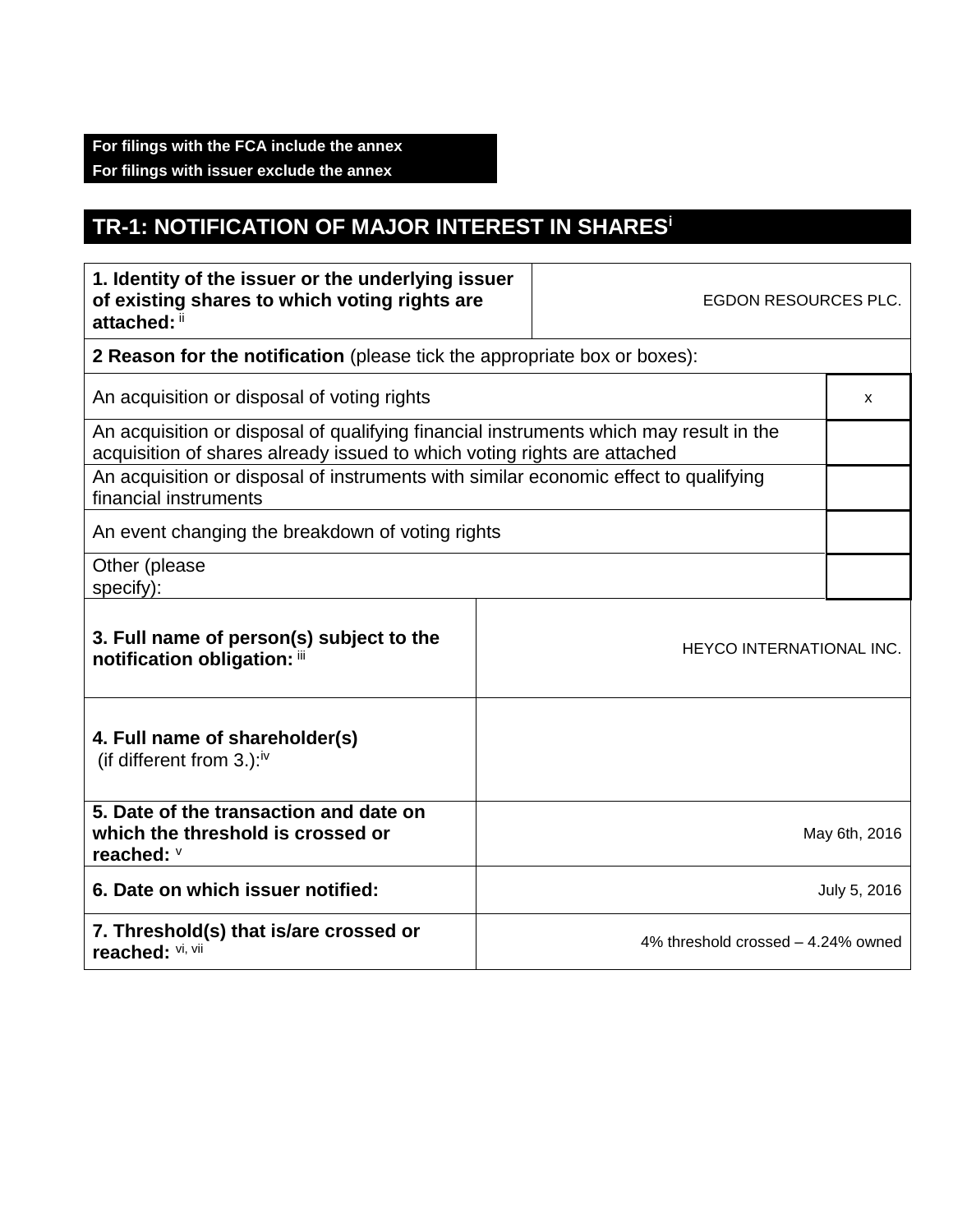| 8. Notified details:                         |                                                               |                         |                                                      |                                   |              |                      |                 |
|----------------------------------------------|---------------------------------------------------------------|-------------------------|------------------------------------------------------|-----------------------------------|--------------|----------------------|-----------------|
| A: Voting rights attached to shares viii, ix |                                                               |                         |                                                      |                                   |              |                      |                 |
| Class/type of<br>shares                      | <b>Situation previous</b><br>to the triggering<br>transaction |                         | Resulting situation after the triggering transaction |                                   |              |                      |                 |
| if possible using<br>the ISIN CODE           | <b>Number</b><br>οf                                           | <b>Number</b><br>οf     | <b>Number</b><br>of shares                           | <b>Number of voting</b><br>rights |              | % of voting rights x |                 |
|                                              | <b>Shares</b>                                                 | Voting<br><b>Rights</b> | <b>Direct</b>                                        | Direct <sup>xi</sup>              | Indirect xii | <b>Direct</b>        | <b>Indirect</b> |
| Ordinary shares                              |                                                               |                         |                                                      |                                   |              |                      |                 |
| GB00B28YML29                                 | 8,775,078                                                     | 8,775,078               | 9,375,078                                            | 9,375,078                         |              | 4.24%                |                 |

| <b>B: Qualifying Financial Instruments</b> |                                                      |                                           |                                                                                                           |                       |  |
|--------------------------------------------|------------------------------------------------------|-------------------------------------------|-----------------------------------------------------------------------------------------------------------|-----------------------|--|
|                                            | Resulting situation after the triggering transaction |                                           |                                                                                                           |                       |  |
| <b>Type of financial</b><br>instrument     | <b>Expiration</b><br>date xiii                       | Exercise/<br><b>Conversion Period xiv</b> | <b>Number of voting</b><br>rights that may be<br>acquired if the<br>instrument is<br>exercised/converted. | % of voting<br>rights |  |
|                                            |                                                      |                                           |                                                                                                           |                       |  |

**C: Financial Instruments with similar economic effect to Qualifying Financial Instruments** xv, xvi **Resulting situation after the triggering transaction Type of financial instrument Exercise price Expiration date** xvii **Exercise/ Conversion period** xviii **Number of voting rights instrument refers to % of voting rights** xix, xx **Nominal Delta**

| Total (A+B+C)                  |                             |  |
|--------------------------------|-----------------------------|--|
| <b>Number of voting rights</b> | Percentage of voting rights |  |
| 9,375,078                      | 4.24%                       |  |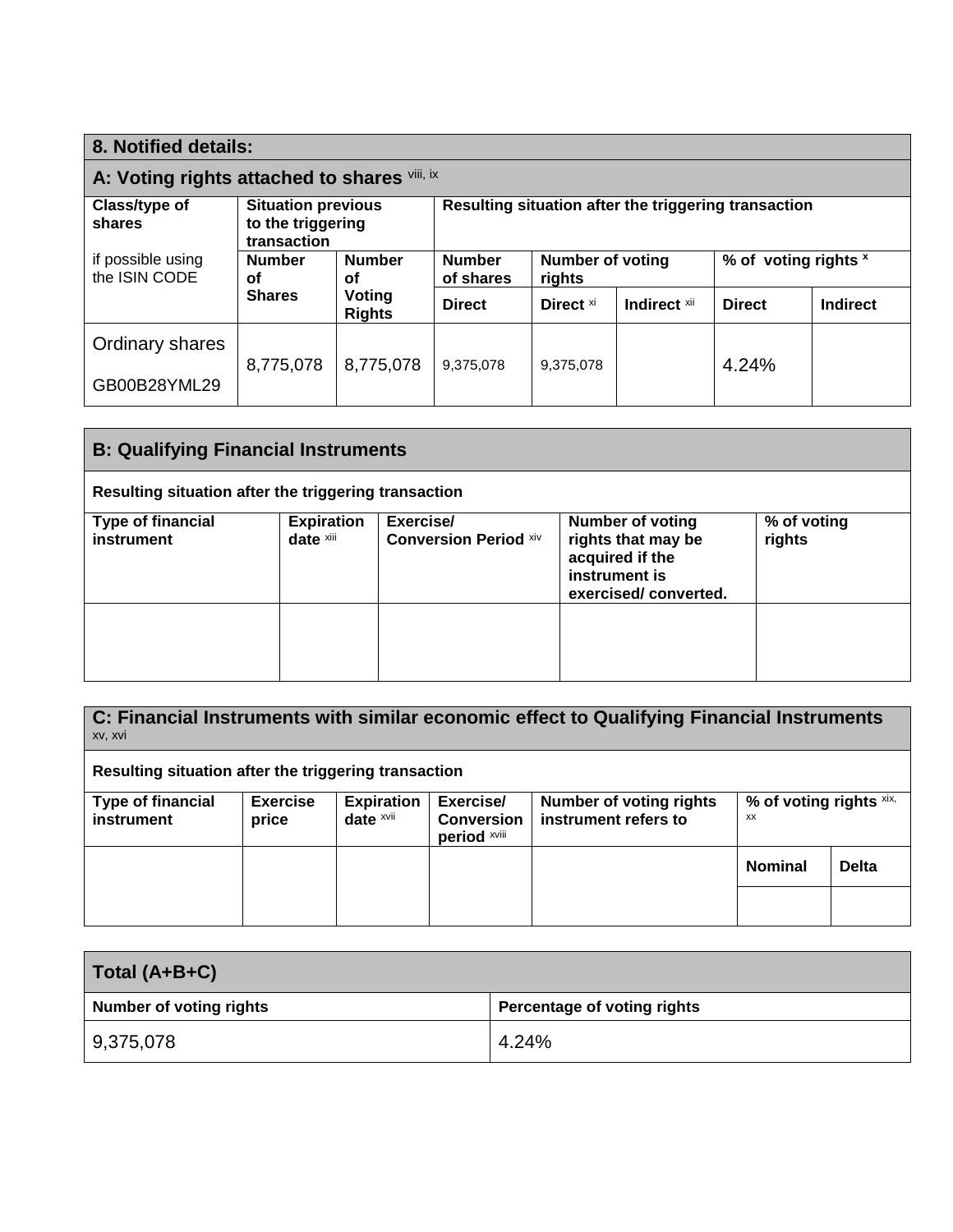| 9. Chain of controlled undertakings through which the voting rights and/or the |
|--------------------------------------------------------------------------------|
| financial instruments are effectively held, if applicable: xxi                 |

| <b>Proxy Voting:</b>                                                |     |  |  |
|---------------------------------------------------------------------|-----|--|--|
| 10. Name of the proxy holder:                                       | n/a |  |  |
| 11. Number of voting rights proxy holder will cease<br>to hold:     | n/a |  |  |
| 12. Date on which proxy holder will cease to hold<br>voting rights: | n/a |  |  |

| 13. Additional information:   |                 |
|-------------------------------|-----------------|
| <b>14. Contact name:</b>      | Per Juvkam-Wold |
| 15. Contact telephone number: | #1-214-219-2998 |